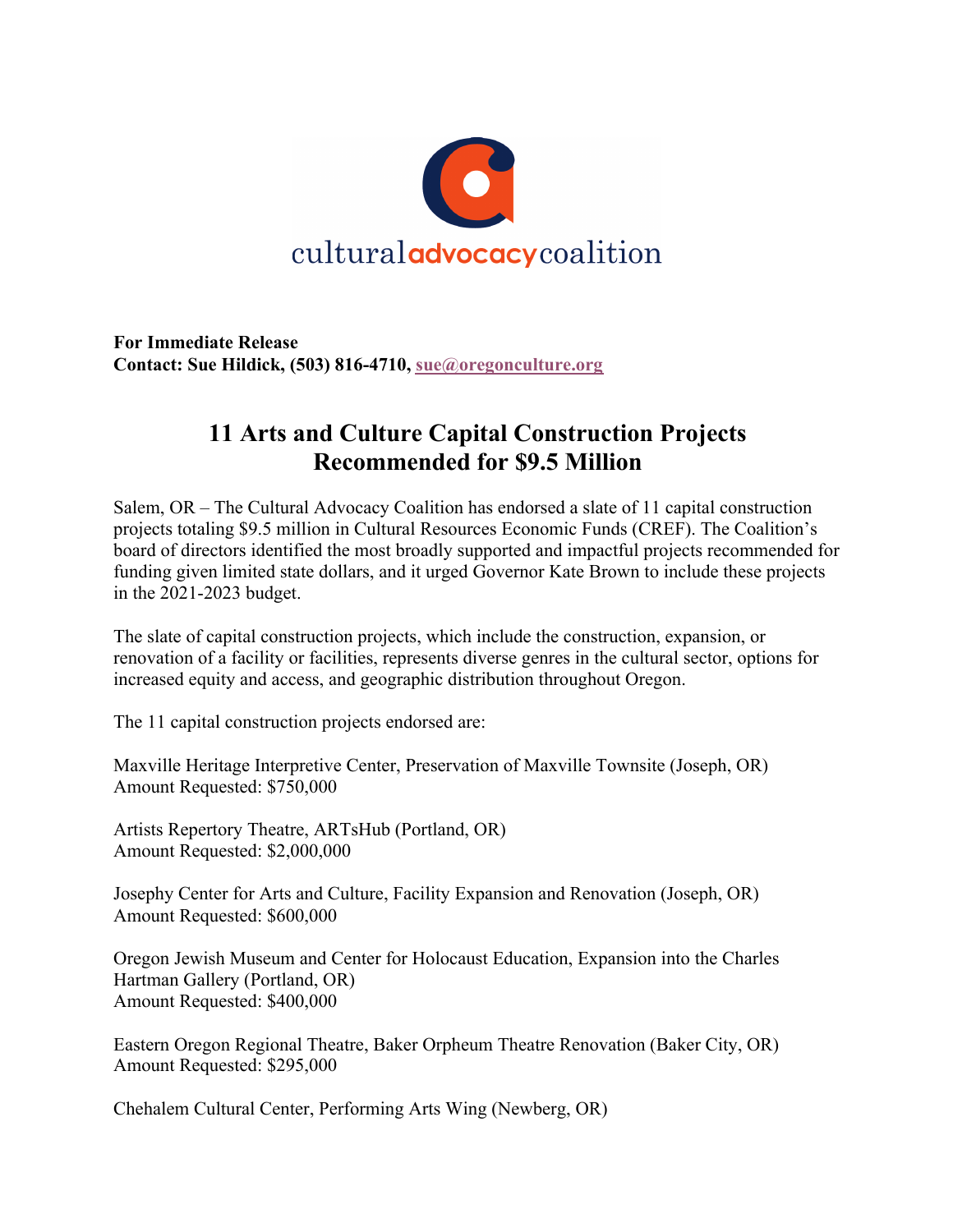Amount Requested: \$1,250,000

Siletz Tribal Arts & Heritage Society**,** Cultural Heritage Center (Siletz, OR) Amount Requested: \$750,000

Shedd Institute for the Arts, North Entrance Remodel (Eugene, OR) Amount Requested: \$1,600,000

Little Theatre on the Bay, Liberty Theatre Expansion/Enhancement (North Bend, OR) Amount Requested: \$600,000

Columbia River Maritime Museum, Preservation of the Lightship Columbia (Astoria, OR) Amount Requested: \$304,378

Portland Art Museum, Mark Rothko Pavilion (Portland, OR) Amount Requested: \$1,000,000

"The organizations behind these projects have all demonstrated commitment and momentum in their endeavor and are ready to engage in the collective advocacy necessary for success of the entire slate," said Isaac Marquez, City of Eugene Cultural Services Director and chair of the Coalition's capital construction committee.

"Recovery from COVID-19, Oregon's wildfires, and social unrest is a long-term proposition," said Representative Rob Nosse. "The path will require new innovations and imaginings of how arts, culture, heritage, history, and humanities will spread across our state under these new challenges. We know that even as our delivery methods pivot to meet new needs, there's still a need to invest in infrastructure now and for the future."

The Americans for the Arts reported in its Arts & Economic Prosperity study that Oregon's arts and culture sector contributed \$687 million and 22,299 jobs to Oregon's economy in 2015. "Our slate of projects will help boost local economies, especially as travel trends have changed and Oregonians are looking for more ways to enrich their lives closer to home," said Marquez.

In June, the Coalition issued a statewide call for capital construction proposals and received 44 submissions, which were examined in a peer review process conducted by a subset of the Coalition's volunteer board. The board selected 26 submissions and meticulously reviewed the final applications resulting in the final 11 endorsements. Another 11 remaining are considered pipeline projects, which show merit, but are not yet at the level of readiness needed for the state funds, have already received state funds, or have other factors impacting their development.

Those considered in the pipeline for future funding, include,

Body Vox, Renovate/Upgrade Dance Center Broadway Rose Theatre Company, Expand Facility Friends of Baker Heritage Museum, Upgrade HVAC Imago Theatre, Renovate and Improve Accessibility of Theatre